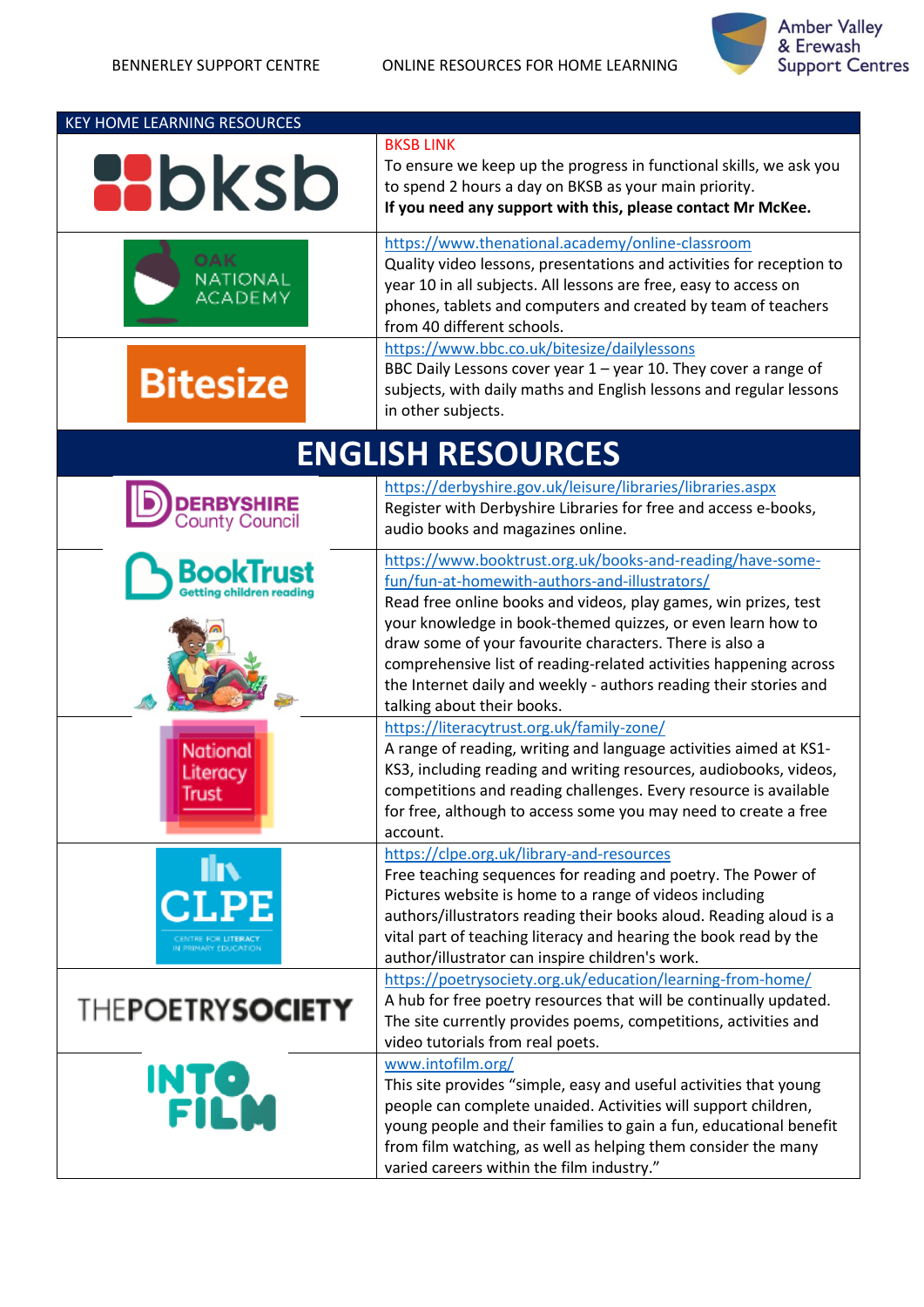BENNERLEY SUPPORT CENTRE ONLINE RESOURCES FOR HOME LEARNING



|                                   | https://radioblogging.net/<br>Four teachers - including Pie Corbett - are delivering a live lesson<br>every day. You can listen from home, share ideas and have your<br>posts read out by Pie. You can also read comments from other<br>teachers. KS2 upwards, 9:30-10:30am daily.                                                        |
|-----------------------------------|-------------------------------------------------------------------------------------------------------------------------------------------------------------------------------------------------------------------------------------------------------------------------------------------------------------------------------------------|
| audible<br>an amazon company      | https://stories.audible.com/start-listen<br>Audible say: "kids everywhere can instantly stream an incredible<br>collection of stories, including titles across six different languages,<br>that will help them continue dreaming, learning, and just being<br>kids." All stories are free to stream on your computer, phone or<br>tablet. |
| Pobble, 365                       | www.pobble365.com/<br>A free library of inspiring images, one for every day of the year.<br>Each has questions, a story-starter, sentences to check and edit,<br>and a grammar activity.                                                                                                                                                  |
| <b>WIZARDING</b><br><b>WORLD.</b> | www.wizardingworld.com/news/introducing-hp-at-home<br>The Harry Potter At Home hub is where you'll find special activity<br>kits, magical craft videos, fun articles, quizzes, puzzles and more.<br>The first Harry Potter book is now available free as an audio book<br>during school closures.                                         |
| ROALD DAHL                        | www.roalddahl.com/things-to-do-indoors<br>A world of Roald Dahl activities, video lessons, story readings and<br>science experiments to investigate.                                                                                                                                                                                      |
| The world of<br>avid Walliams     | www.worldofdavidwalliams.com/elevenses/<br>Free audio story for 30 days at 11am, read by David Walliams.                                                                                                                                                                                                                                  |
| UNIVERSITY PRESS                  | https://global.oup.com/education/primary/campaigns/school-<br>closuresupport/?region=uk<br>Free resources for Read Write Inc., including 14 free Read Write<br>Inc. e-books plus lots of guidance for parents and carers.                                                                                                                 |
|                                   | www.oxfordowl.co.uk/read-write-inc-home<br>Parent videos on pronouncing the sounds, how to sound-blend,<br>read diagraphs, read stretchy sounds etc. are also available on this<br>page.                                                                                                                                                  |
| English<br>Mastery                | www.englishmastery.org/our-response-to-coronavirus-covid-19/<br>Printable booklets available for free. They consist of weekly tasks<br>in all areas of English: reading, writing, grammar and spellings.<br>Aimed at Y1-Y6.                                                                                                               |
| Jarrett Lerner                    | https://jarrettlerner.com/activities/<br>A range of free comic-related resources, guaranteed to get you<br>drawing, writing and creating. More activities are being added to<br>this page regularly.                                                                                                                                      |
|                                   | https://authorfy.com/10minutechallenges/<br>Leading children's authors have 10 Minute English challenges for<br>you to try for free. Just watch their video and have a go! There are<br>also activity packs based on a range of books for you to download.                                                                                |

## **MATHS RESOURCES**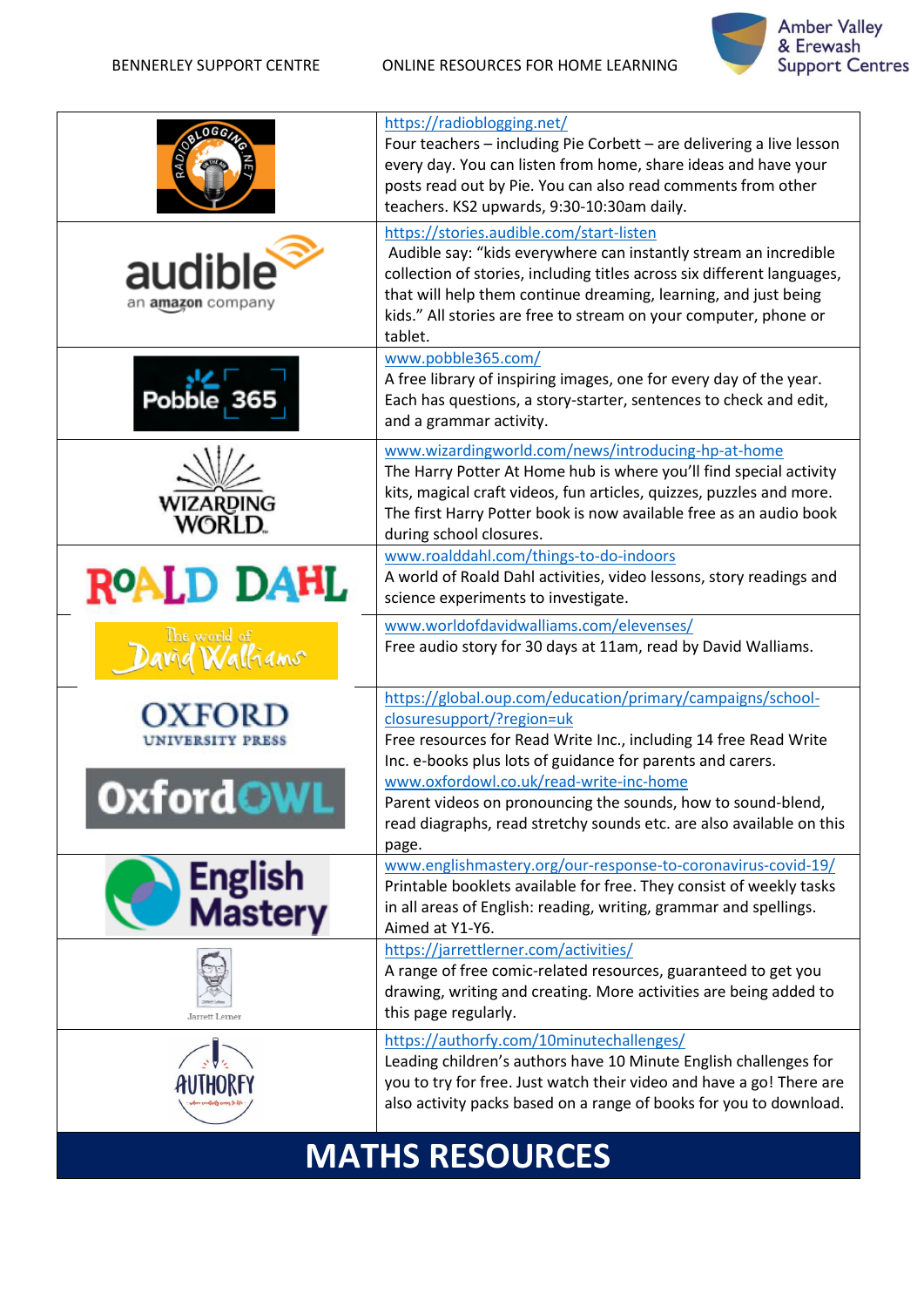BENNERLEY SUPPORT CENTRE ONLINE RESOURCES FOR HOME LEARNING



| White<br><b>R</b> ose<br>Maths<br>hemaths factor:<br>created by Carol Vorderman | https://whiterosemaths.com/homelearning/<br>The White Rose Maths hub has free national curriculum lessons for<br>KS2 and KS3 and a 12 week summer term program designed to get<br>pupils ready for next September. Lessons include video tutorials,<br>downloadable activities and answer sheets.<br>https://www.themathsfactor.com/<br>A free resource with video tutorials by Carol Vorderman. It does<br>require you to create a free account. |
|---------------------------------------------------------------------------------|---------------------------------------------------------------------------------------------------------------------------------------------------------------------------------------------------------------------------------------------------------------------------------------------------------------------------------------------------------------------------------------------------------------------------------------------------|
|                                                                                 | https://nrich.maths.org/covid19<br>NRICH, the tried and tested place for free problem solving and<br>reasoning activities, have highlighted some particularly good home<br>activities for all levels of maths up to post 16.                                                                                                                                                                                                                      |
|                                                                                 | www.stem.org.uk/news-views/magazines<br>Primary and Secondary STEM magazines - contains maths problem<br>solving and reasoning activities with additional cross-curricular<br>mathematical links.<br>www.young-enterprise.org.uk/                                                                                                                                                                                                                 |
|                                                                                 | Visit the Teacher Hub for Enterprise Education and Financial<br><b>Education materials.</b>                                                                                                                                                                                                                                                                                                                                                       |
|                                                                                 | https://natwest.mymoneysense.com/home/<br>Free financial education resources for children 5-18.                                                                                                                                                                                                                                                                                                                                                   |
| Games<br>aths<br>ree online maths games for all ages                            | www.maths-games.org/<br>A great collection of free maths games.                                                                                                                                                                                                                                                                                                                                                                                   |
|                                                                                 | www.transum.org/Software/<br>Several high-quality games and activities available in the Teachers<br>and Learners sections. Aimed at Upper KS2/KS3 children.                                                                                                                                                                                                                                                                                       |
| <b>UD</b> THIRD SPACE MATHS HUB                                                 | https://mathshub.thirdspacelearning.com/<br>Register for free for home learning guidance and resources for<br>parents and teachers.                                                                                                                                                                                                                                                                                                               |
|                                                                                 | www.iseemaths.com/home-lessons/<br>Information, resources and links for the daily home maths lessons<br>hosted by Gareth Metcalfe during the UK school closures.                                                                                                                                                                                                                                                                                  |
| <b>OxfordOWL</b>                                                                | https://global.oup.com/education/primary/campaigns/school-<br>closuresupport/?region=uk<br>Free access to 'My Maths' until Sept 2020. OUP say: "Free access<br>for School and Home - wealth of free content on Owl for Home,<br>including our full eBook library, activity sheets, and support videos,<br>which will help parents whilst children are away from the<br>classroom."                                                                |
|                                                                                 | https://mathsframe.co.uk/                                                                                                                                                                                                                                                                                                                                                                                                                         |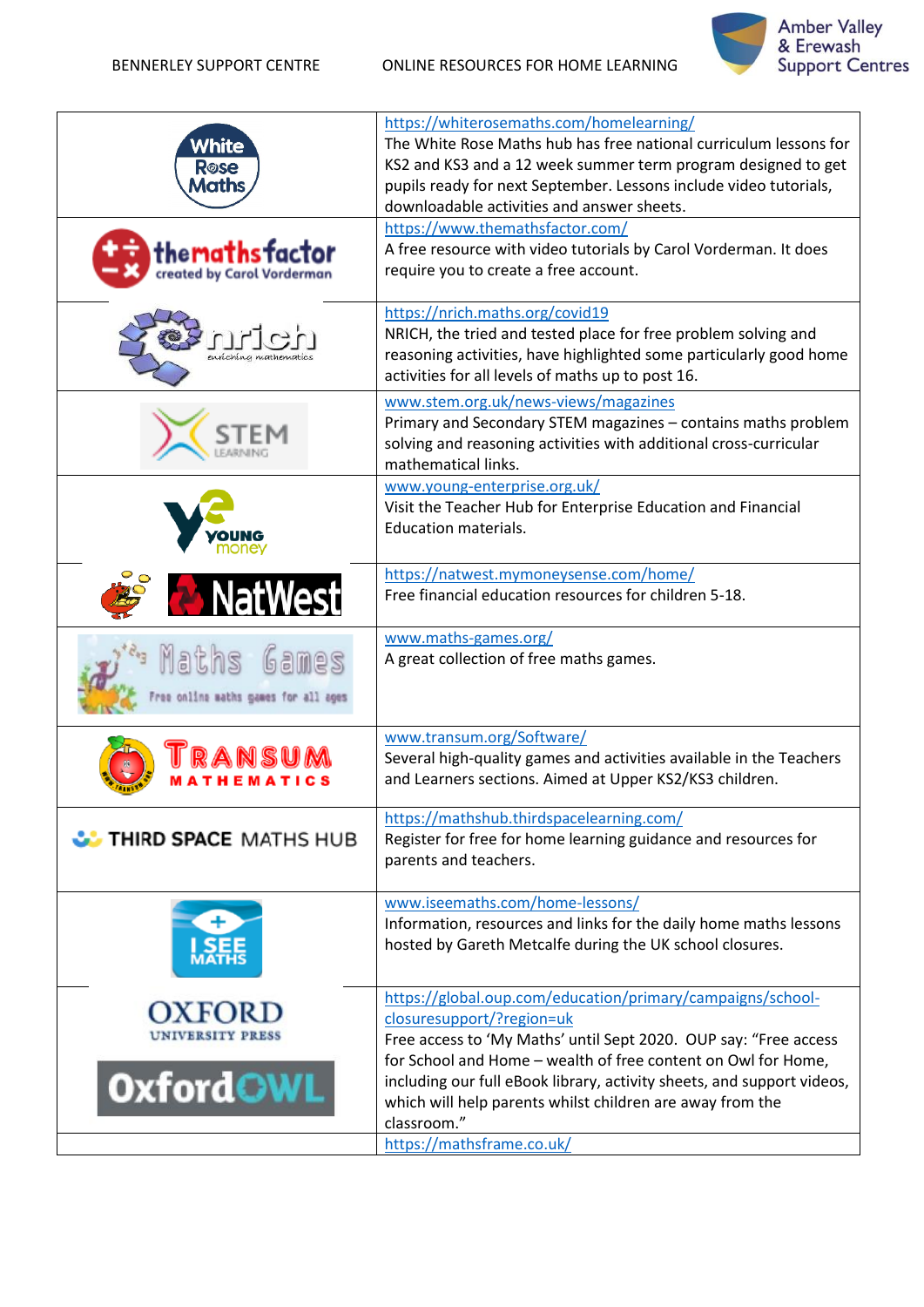

| <b>THSFRA</b>                                                                       | Free online maths games. Site is also a source of worksheets,<br>Android and iPad apps.                                                                                                                                                                                                                                                                                                                                                                                                                                                               |
|-------------------------------------------------------------------------------------|-------------------------------------------------------------------------------------------------------------------------------------------------------------------------------------------------------------------------------------------------------------------------------------------------------------------------------------------------------------------------------------------------------------------------------------------------------------------------------------------------------------------------------------------------------|
| The Daily Rigour<br>Your free weekly numeracy newspaper!                            | www.cdmasterworks.co.uk/the-daily-rigour/<br>The Daily Rigour - free weekly magazine produced every Sunday<br>using topical contexts. Upper KS2/KS3. Solutions provided.                                                                                                                                                                                                                                                                                                                                                                              |
| <b>X</b> multiplication.com                                                         | www.multiplication.com/games/all-games<br>Free online arcade-style calculation games for basic practice and<br>developing rapid recall.                                                                                                                                                                                                                                                                                                                                                                                                               |
|                                                                                     | <b>COMPUTING &amp; ICT RESOURCES</b>                                                                                                                                                                                                                                                                                                                                                                                                                                                                                                                  |
| O                                                                                   | https://code.org/hourofcode/overview<br>Hour of Code is a free, high quality collection of coding activities<br>for all ages and abilities, including app design, Minecraft and Star<br>Wars games to code. Complete the course and earn a certificate!                                                                                                                                                                                                                                                                                               |
| TEM<br>Dr Chip's Daily Dose of<br>re, Engineering & Computing<br>o try at home      | www.bbc.co.uk/bitesize<br>www.stem.org.uk/home-learning<br>https://drchips.weebly.com/                                                                                                                                                                                                                                                                                                                                                                                                                                                                |
| <b>Barefoot</b><br><b>Building skills for tomorrow</b><br>Teach<br><b>Computing</b> | All the above have computing activities available for free.<br>http://barefootcas.org.uk<br>Barefoot say: "60 cross-curricular lesson plans and resources that<br>bring computing to life, with or without a computer. From using<br>Scratch to understanding key computer science concepts quickly<br>and easily, improve your subject knowledge with our jargon-free<br>online guides."<br>https://blog.teachcomputing.org/online-support-for-teachers-and-<br>home-learning/<br>Teach Computing say: "We've collated a range of online activities, |
| <b>DIGITAL MAKING</b><br>at <b>HOME</b>                                             | resources and contacts to help educators currently facing school<br>closures."<br>www.raspberrypi.org/blog/digital-making-at-home-making-games/<br>RaspberryPi say: "Every week, we'll have code-along videos led by<br>people from our team. They will walk you through projects from<br>our free projects collection, to give you a place to start and a<br>friendly face to accompany you!"                                                                                                                                                        |
| <b>ION EDITION</b>                                                                  | https://education.minecraft.net/blog/microsoft-extends-access-to-<br>minecrafteducation-edition-and-resources-to-support-remote-<br>learning/<br>Minecraft: Education Edition is now available through June 2020<br>for all educators and learners who have a valid Office 365<br><b>Education account.</b><br>They have also compiled a special Minecraft remote learning<br>toolkit, which includes more than 50 lessons, STEM curriculum and<br>project-based learning activities.                                                                 |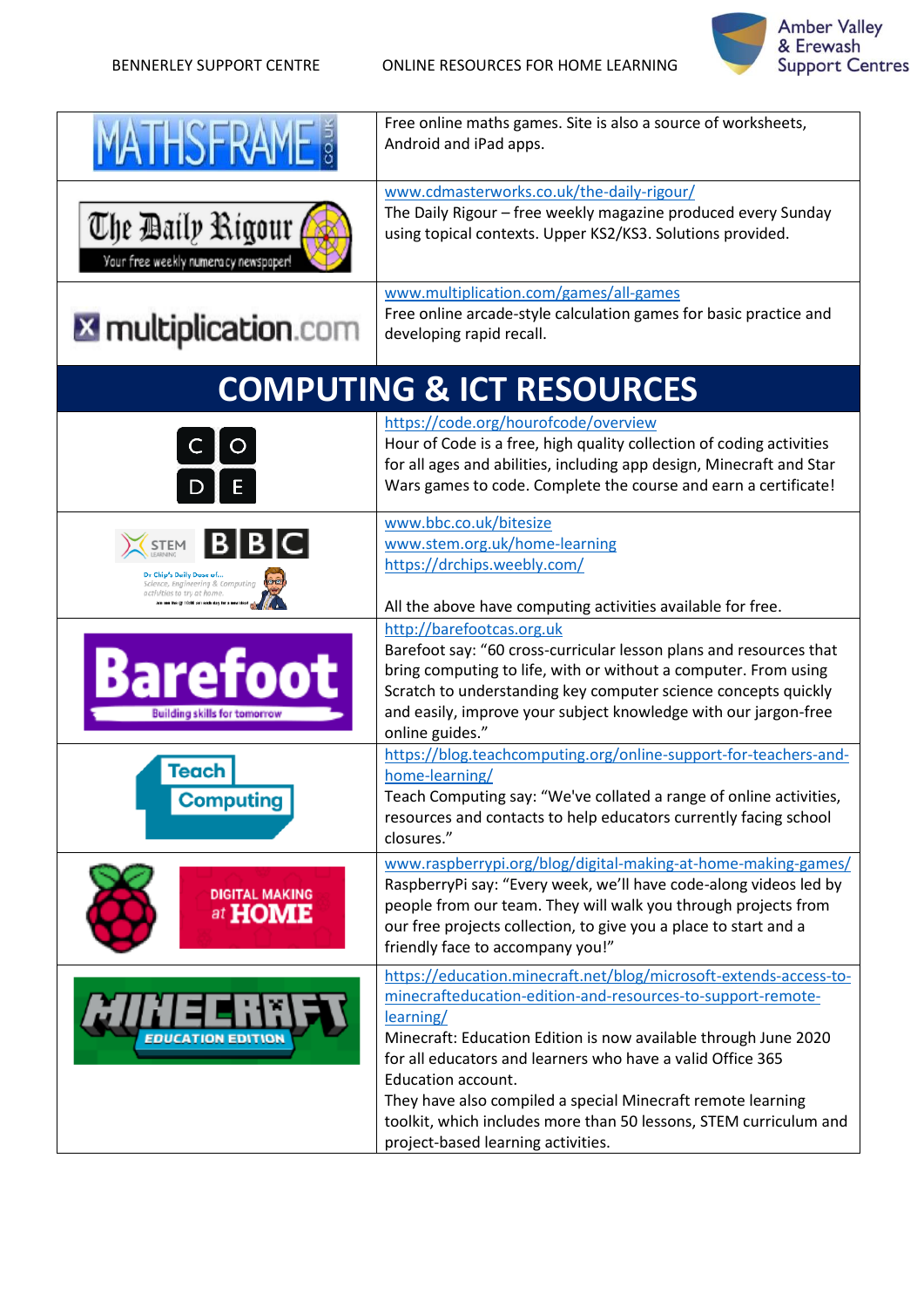

| <b>SCIENCE RESOURCES</b>                                                                                                                     |                                                                                                                                                                                                                                                                                                                                                   |
|----------------------------------------------------------------------------------------------------------------------------------------------|---------------------------------------------------------------------------------------------------------------------------------------------------------------------------------------------------------------------------------------------------------------------------------------------------------------------------------------------------|
|                                                                                                                                              | www.stem.org.uk/home-learning<br>STEM say: "Our subject experts have put together a selection of<br>resources - all of which are completely free for everyone to access.<br>Our subject experts are also available weekdays from 8:30am to<br>4.30pm via our webchat, which you can find in the bottom right<br>hand corner of all our web pages. |
|                                                                                                                                              | https://pstt.org.uk/resources/curriculum-materials/Science-Fun-<br>at-Home<br>A range of free, practical science challenges and follow up activities<br>including facts about famous engineers, construction projects and<br>even a spider safari!                                                                                                |
| Dr Chip's Daily Dose of<br>Science, Engineering & Computing<br>activities to try at home.<br>Join me live @ 10:00 am each day for a new idea | https://drchips.weebly.com/<br>Science, engineering and computing activities to try at home. Can<br>watch again, or watch live at 10a.m.                                                                                                                                                                                                          |
|                                                                                                                                              | https://learning.sciencemuseumgroup.org.uk/learning-resources/<br>The Science Museum free online resources include articles,<br>activities, practical investigations and objects from the museum in<br>3D.                                                                                                                                        |
|                                                                                                                                              | https://www.nhm.ac.uk/take-part.html<br>The National History Museum has online resources that can be<br>accessed for free.                                                                                                                                                                                                                        |
| NATION 4                                                                                                                                     | www.natgeokids.com/uk<br>Resources across the curriculum with a focus on nature - history,<br>science, geography, English, maths, art & design, PSHE.                                                                                                                                                                                             |
| ful eschool                                                                                                                                  | https://www.fuseschool.org<br>Maths and Science - free to sign up. Signing up allows you to<br>access all science and maths learning resources. Most<br>suitable for KS3 pupils.                                                                                                                                                                  |
|                                                                                                                                              | https://www.youtube.com/user/maddiemoate<br>Follow Maddie and Greg for daily science sessions. You can access<br>all previous sessions on Maddie Moate's youtube channel.                                                                                                                                                                         |
| <b>DK</b> findout!                                                                                                                           | https://www.dkfindout.com/uk/<br>Find facts about everything from dinosaurs to space.                                                                                                                                                                                                                                                             |
|                                                                                                                                              | https://www.winchestersciencecentre.org/science-home/science-<br>home/<br>Winchester Science Centre have provided free resources, activities<br>and a weekly science challenge.                                                                                                                                                                   |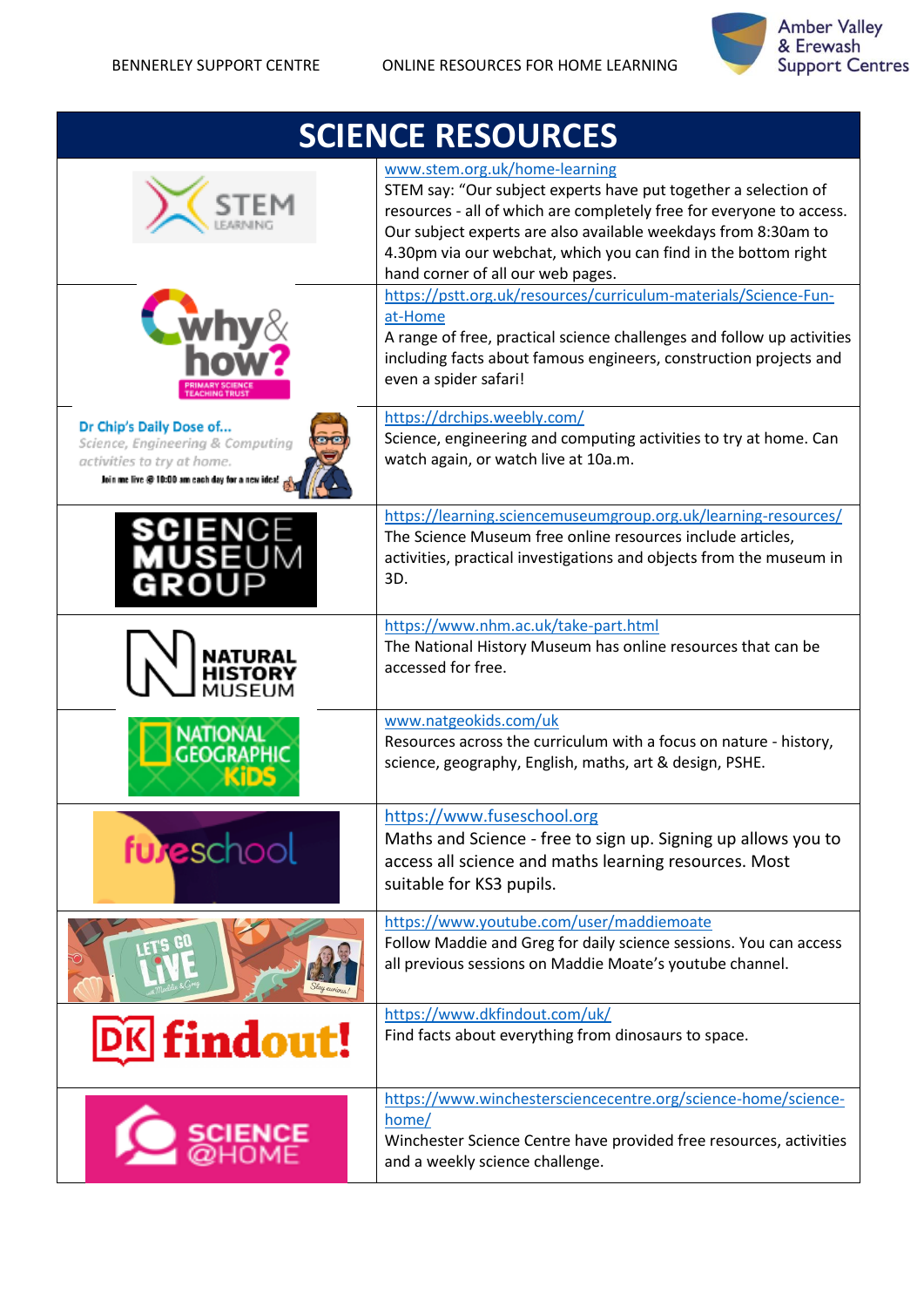

## **ART, MUSIC & WIDER CURRICULUM RESOURCES**

| <i>r</i> shire<br>ation                             | https://derbyshiremusichub.org.uk/get-involved/music-at-<br>home/music-athome.aspx<br>The Derbyshire Music Education Hub is led by the Derby &<br>Derbyshire Music Partnership. There are weekly activities, ideas<br>and resources for continuing music learning from home - for all<br>ages and stages of education.         |
|-----------------------------------------------------|--------------------------------------------------------------------------------------------------------------------------------------------------------------------------------------------------------------------------------------------------------------------------------------------------------------------------------|
| aquence                                             | seaquence.org<br>A fun way to compose music using digital creatures. Find it on the<br>app store.                                                                                                                                                                                                                              |
|                                                     | www.natre.org.uk/about-natre/free-resources-for-you-and-your-<br>pupils/<br>Free, quality-assured online resources to support parents and their<br>children with the provision of RE activities for use during the<br>coronavirus crisis.                                                                                      |
| Geographical<br>Association                         | www.geography.org.uk/Announcements-and-updates/the-ga-<br>makeall-teaching-resources-open-access<br>The Geographical Association has made its resources freely<br>available for three months.                                                                                                                                  |
| Royal<br>Geographical<br><b>Society</b><br>with IBG | www.rgs.org/schools/teaching-resources/geography-at-home/<br>The Royal Geographical Society has a Geography at home page on<br>its website.                                                                                                                                                                                    |
| TATE KIDS                                           | www.tate.org.uk/kids<br>Play free games and quizzes, find art activities, explore homework<br>help and share your art with Tate Kids.                                                                                                                                                                                          |
| Let's talk<br>akator                                | https://wetalkmakaton.org/<br>You could learn Makaton with a sign of the week.                                                                                                                                                                                                                                                 |
| Scouts <sup></sup>                                  | www.scouts.org.uk/the-great-indoors<br>Scouts say: "While we normally love the great outdoors, we've<br>pulled together some inspired indoor activity ideas (if we do say so<br>ourselves). Keep your kids learning new skills and having fun (and<br>avoid hearing 'I'm bored' every 30 seconds) all in<br>#TheGreatIndoors." |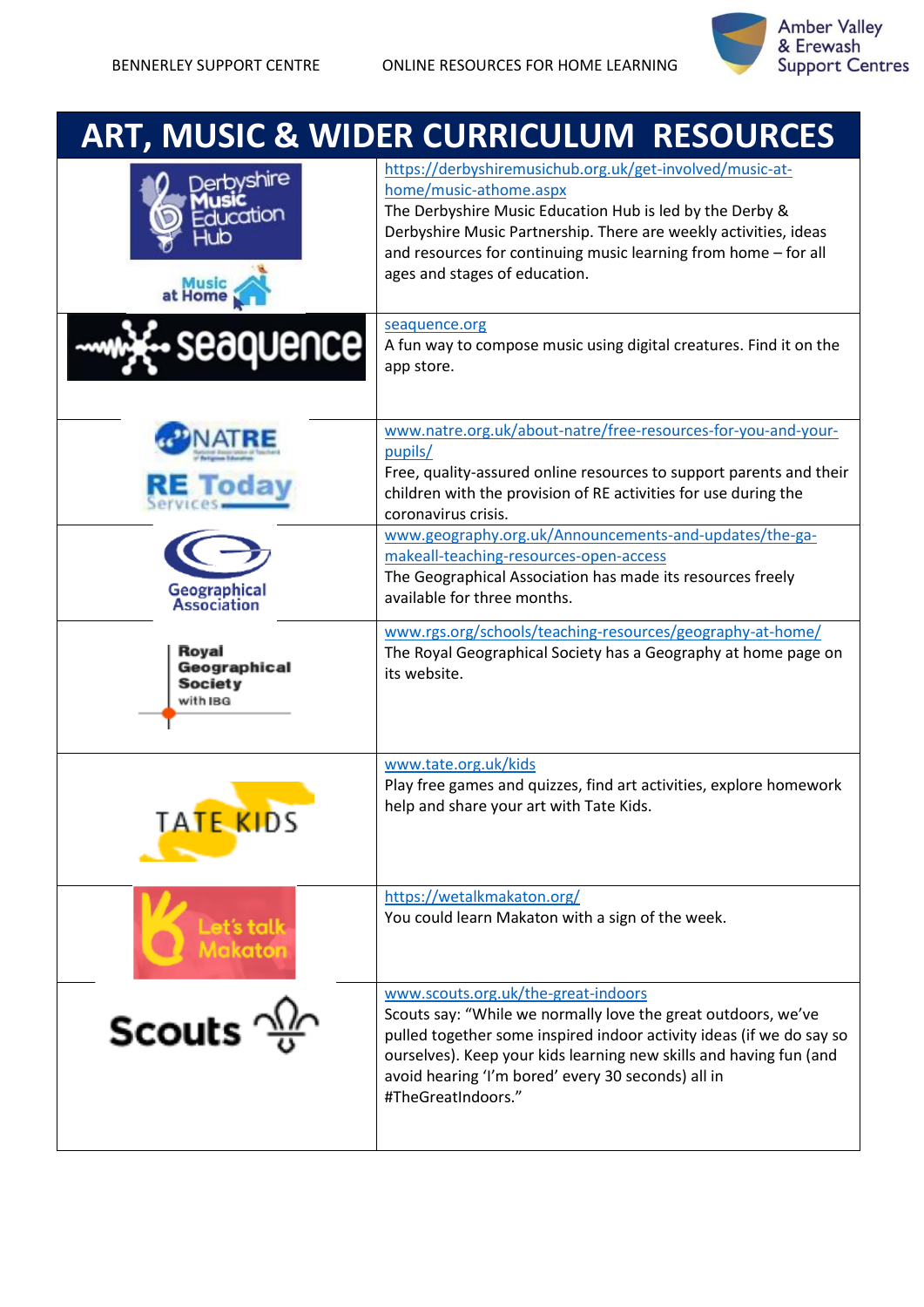

| PE, HEALTH & FITNESS RESOURCES          |                                                                                                                                                                                                                                                                                                                                                                                                                                                                                                                                                                                                                                                                                                                                                |
|-----------------------------------------|------------------------------------------------------------------------------------------------------------------------------------------------------------------------------------------------------------------------------------------------------------------------------------------------------------------------------------------------------------------------------------------------------------------------------------------------------------------------------------------------------------------------------------------------------------------------------------------------------------------------------------------------------------------------------------------------------------------------------------------------|
|                                         | www.youthsporttrust.org/60-second-physical-activity-challenges<br>60 second physical activity challenges to try at home.                                                                                                                                                                                                                                                                                                                                                                                                                                                                                                                                                                                                                       |
| The Body Coach                          | www.youtube.com/user/thebodycoach1<br>Joe Wicks (AKA The Body Coach) is providing a 30 minute workout<br>session every week day. You can follow live up catch up in your<br>own time.                                                                                                                                                                                                                                                                                                                                                                                                                                                                                                                                                          |
| LESMILLS                                | https://watch.lesmillsondemand.com/born-to-move-free<br>Free fitness videos for children. Les Mills say: "When it comes to<br>learning a whole lot of cool moves from dance, martial arts and<br>yoga this class is the way to go. Each 20 or 40-minute class is jam-<br>packed with cool music and foundation fitness moves and fun<br>games".                                                                                                                                                                                                                                                                                                                                                                                                |
| 数 Public Health England                 | https://campaignresources.phe.gov.uk/schools<br>PHE say: "Stop germs spreading with fun e-Bug resources. Your<br>school can help stop germs spreading by using the range of fun<br>lesson plans on hand washing and respiratory hygiene." Also, some<br>lesson plans and resources for wellbeing using social media, self-<br>care strategies, sleep and more.                                                                                                                                                                                                                                                                                                                                                                                 |
| <b>YOUNGMINDS</b>                       | https://youngminds.org.uk/blog/what-to-do-if-you-re-anxious-<br>about-coronavirus<br>Advice for young people if the current news on coronavirus<br>(COVID-19) is making them feel anxious, concerned or stressed.<br>https://youngminds.org.uk/blog/talking-to-your-child-about-<br>coronavirus<br>Experts' advice on what you can do as a parent if your child is<br>worried or anxious about coronavirus.                                                                                                                                                                                                                                                                                                                                    |
| 귀비어<br><b>SCHOOLS</b><br>da <b>C</b> ak | www.mentallyhealthyschools.org.uk/media/1960/coronavirus-<br>mental-health-andwellbeing-resources.pdf<br>Heads Together, have published a free toolkit with resources and<br>tips to help address anxiety arising from these challenging times.<br>The toolkit includes a booklet to support schools, videos to provide<br>practical guidance and tips to schools, parents and carers about<br>coronavirus (COVID-19) and mental health, activities to ease<br>anxiety that can be done at school or at home and other advice,<br>helplines and resources for adults and children.<br>www.relaxkids.com/calm-pack<br>Free "Calm Pack" with activities and exercises to help families<br>come together and stay calm in these unsettling times. |
|                                         | https://nosycrow.com/blog/released-today-free-information-<br>book-explainingcoronavirus-children-illustrated-gruffalo-<br>illustrator-axel-scheffler<br>A free information book explaining the coronavirus to children,<br>using simple language appropriate for 5 to 9 year olds It is<br>illustrated by Gruffalo illustrator Axel Scheffler.                                                                                                                                                                                                                                                                                                                                                                                                |